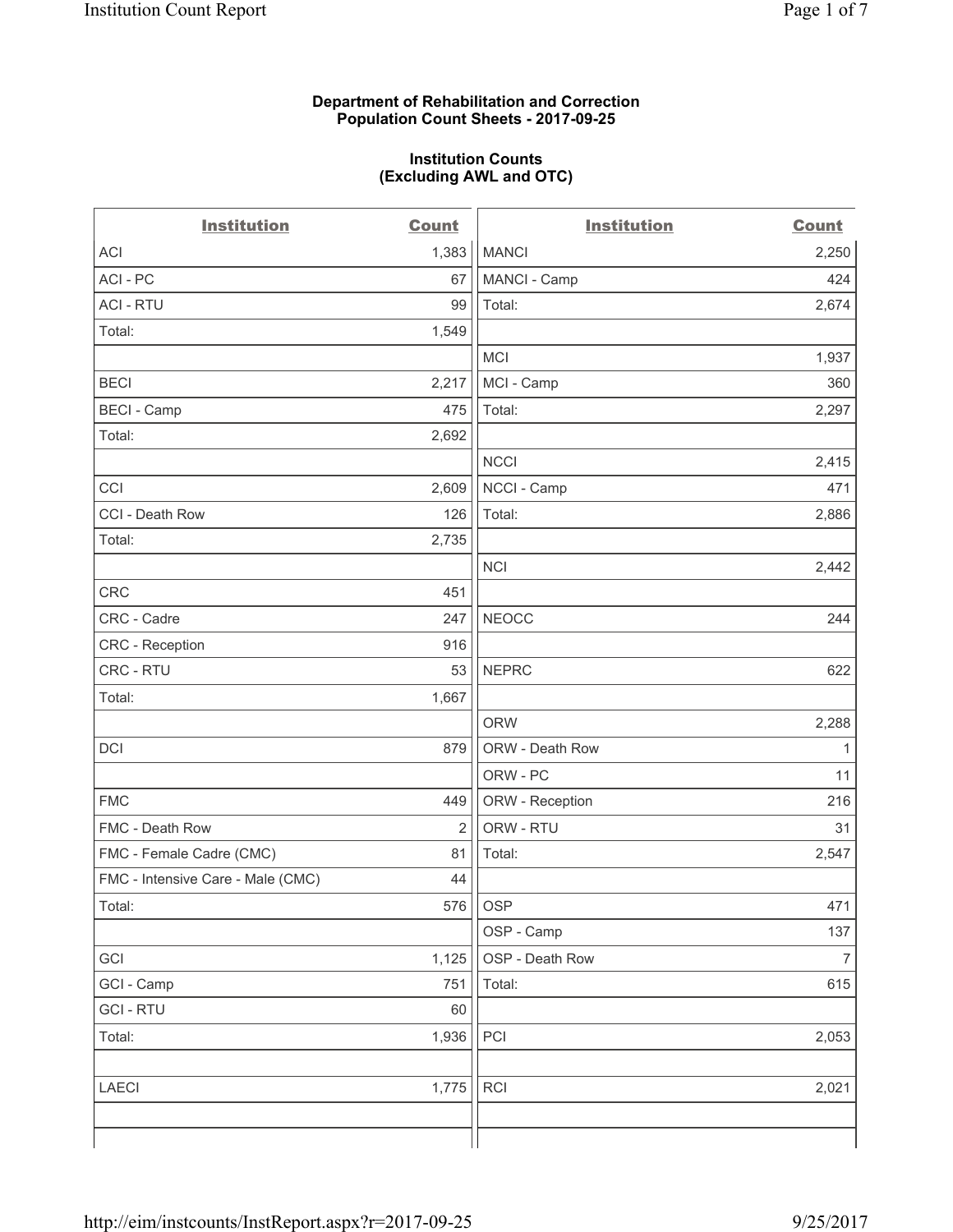| LECI                     | 2,288 | <b>RICI</b>    |                          | 2,598  |
|--------------------------|-------|----------------|--------------------------|--------|
| LECI - Camp              | 185   |                |                          |        |
| Total:                   | 2,473 | SCI            |                          | 2,027  |
| LOCI                     | 2,290 | SOCF           |                          | 1,214  |
|                          |       | SOCF - RTU     |                          | 58     |
| LORCI                    | 251   | Total:         |                          | 1,272  |
| LORCI - Cadre            | 147   |                |                          |        |
| <b>LORCI - Reception</b> | 1,025 | <b>TCI</b>     |                          | 1,048  |
| Total:                   | 1,423 | TCI - Camp     |                          | 449    |
|                          |       | Total:         |                          | 1,497  |
| <b>MACI</b>              | 1,050 |                |                          |        |
| MACI - Minimum           | 1,258 | <b>TOCI</b>    |                          | 694    |
| Total:                   | 2,308 | TOCI - PC      |                          | 91     |
|                          |       | Total:         |                          | 785    |
|                          |       | <b>WCI</b>     |                          | 1,209  |
|                          |       | <b>WCI-RTU</b> |                          | 35     |
|                          |       | Total:         |                          | 1,244  |
|                          |       |                | <b>Total Population:</b> | 50,127 |

\* The Total Population includes 30 Offenders with Reason Codes 30 & 31. \*\* The Total Population includes 41 Offenders with Reason Code 0A.

## **Male Population by Security Level (Include AWL and Exclude OTC)**

| <b>Security Level</b>  | <b>Body</b> | <b>AWL</b> | $(-OTC)$ | <b>Total</b> |
|------------------------|-------------|------------|----------|--------------|
| Total Level 5          | 83          | 0          | 0        | 83           |
| Total Level 4          | 2,204       | 26         | 25       | 2,205        |
| Total Level 3          | 11,815      | 148        | 124      | 11,839       |
| Total Level 2          | 15,947      | 230        | 170      | 16,007       |
| Total Level 1          | 15,709      | 184        | 101      | 15,792       |
| <b>Total Death Row</b> | 137         | 0          |          | 137          |
| <b>Total Male</b>      | 45,895      | 588        | 420      | 46,063       |

#### **Female Population by Institution (Include AWL and Exclude OTC)**

| <b>Institution</b>              | <b>Body</b> | <b>AWL</b> | $(-OTC)$ | <b>Total</b> |
|---------------------------------|-------------|------------|----------|--------------|
| <b>DCI</b>                      | 879         | 14         |          | 885          |
| <b>FMC</b>                      | 25          |            |          | 26           |
| <b>FMC</b> - Female Cadre (CMC) | 81          |            |          | 82           |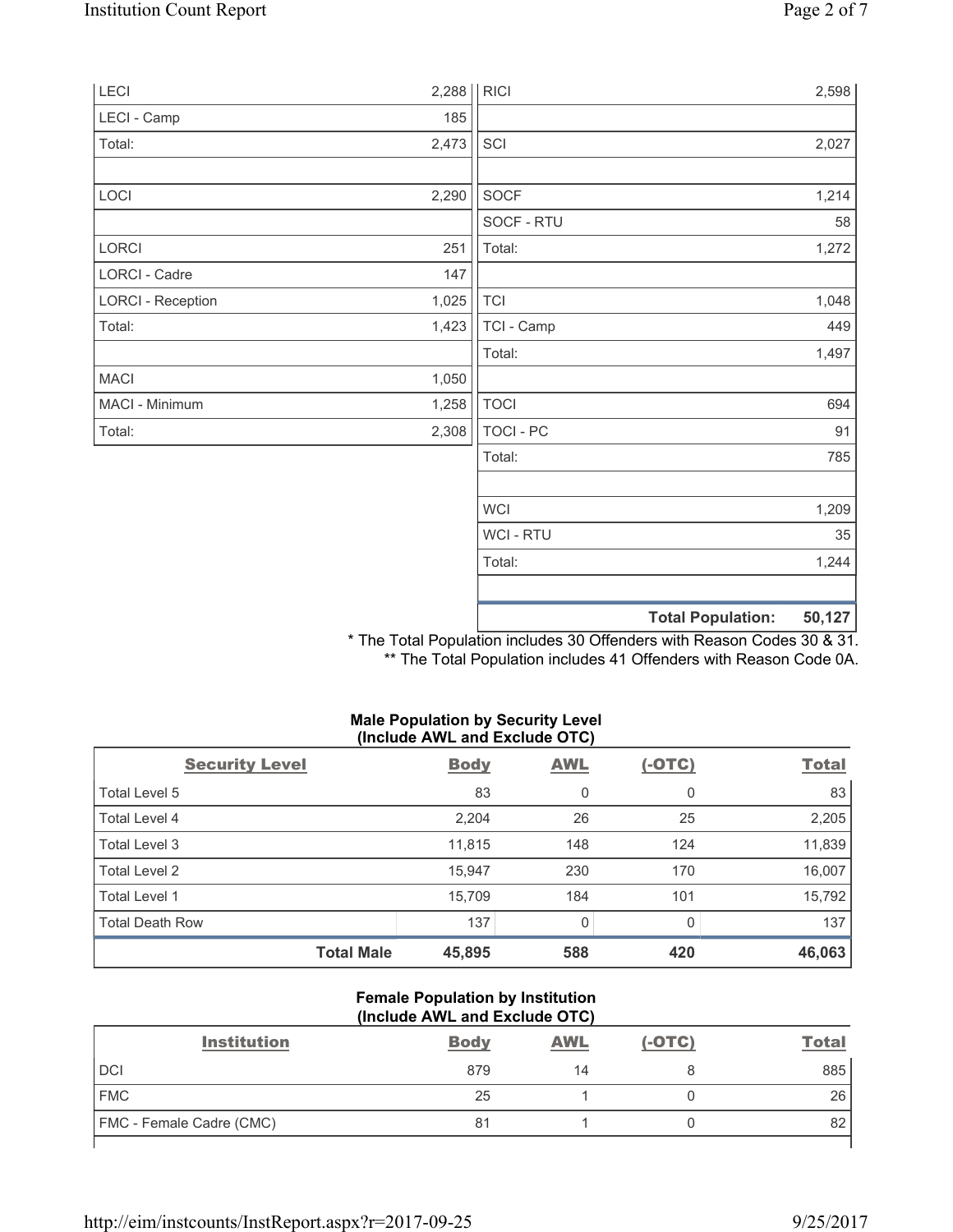|                        | <b>Total Population:</b> | 50,046 | 683 | 473 | 50,256 |
|------------------------|--------------------------|--------|-----|-----|--------|
|                        | <b>Total Female</b>      | 4,151  | 95  | 53  | 4,193  |
| ORW - RTU              |                          | 31     |     |     | 31     |
| ORW - Reception        |                          | 216    | 0   | 0   | 216    |
| ORW - PC               |                          | 11     | 0   |     | 11     |
| <b>ORW - Death Row</b> |                          |        | 0   | O   |        |
| <b>ORW</b>             |                          | 2,287  | 57  | 32  | 2,312  |
| <b>NEPRC</b>           |                          | 620    | 21  | 12  | 629    |

## **Male Population by Institution: Security Level 5 (Include AWL and Exclude OTC)**

| <b>Institution</b>   | <b>Body</b>    | <b>AWL</b> | $(-OTC)$ | <b>Total</b> |
|----------------------|----------------|------------|----------|--------------|
| <b>ACI</b>           |                | 0          |          |              |
| LECI                 | $\overline{2}$ | 0          |          |              |
| <b>LORCI</b>         | $\overline{2}$ | 0          | $\Omega$ | 2            |
| <b>MACI</b>          | $\overline{2}$ | $\Omega$   | $\Omega$ |              |
| <b>OSP</b>           | 45             | 0          |          | 45           |
| SCI                  |                | 0          | $\Omega$ |              |
| <b>SOCF</b>          | 25             | 0          | ∩        | 25           |
| SOCF - RTU           | 4              | U          |          | 4            |
| <b>TOCI</b>          |                | 0          |          |              |
| <b>Total Level 5</b> | 83             |            |          | 83           |

# **Male Population by Institution: Security Level 4 (Include AWL and Exclude OTC)**

| <b>Institution</b>       | <b>Body</b> | <b>AWL</b>  | $(-OTC)$     | <b>Total</b> |
|--------------------------|-------------|-------------|--------------|--------------|
| ACI                      | 10          | 0           | 0            | 10           |
| CCI                      | 5           | $\mathbf 0$ | $\Omega$     | 5            |
| CRC                      | 28          | 1           |              | 28           |
| CRC - Reception          | 7           | 1           |              | 7            |
| CRC - RTU                | 2           | $\mathbf 0$ | $\Omega$     | 2            |
| <b>FMC</b>               |             | $\mathbf 0$ | 0            |              |
| LECI                     | 38          | $\mathbf 0$ | $\mathbf{0}$ | 38           |
| LOCI                     | 10          | $\mathbf 0$ | 0            | 10           |
| <b>LORCI</b>             | 14          | 4           | 4            | 14           |
| LORCI - Cadre            | 4           | 0           | $\mathbf{0}$ |              |
| <b>LORCI - Reception</b> | 10          | $\mathbf 0$ | $\Omega$     | 10           |
| <b>MACI</b>              | 38          | 0           | 0            | 38           |
| <b>MANCI</b>             | 85          | 3           | 3            | 85           |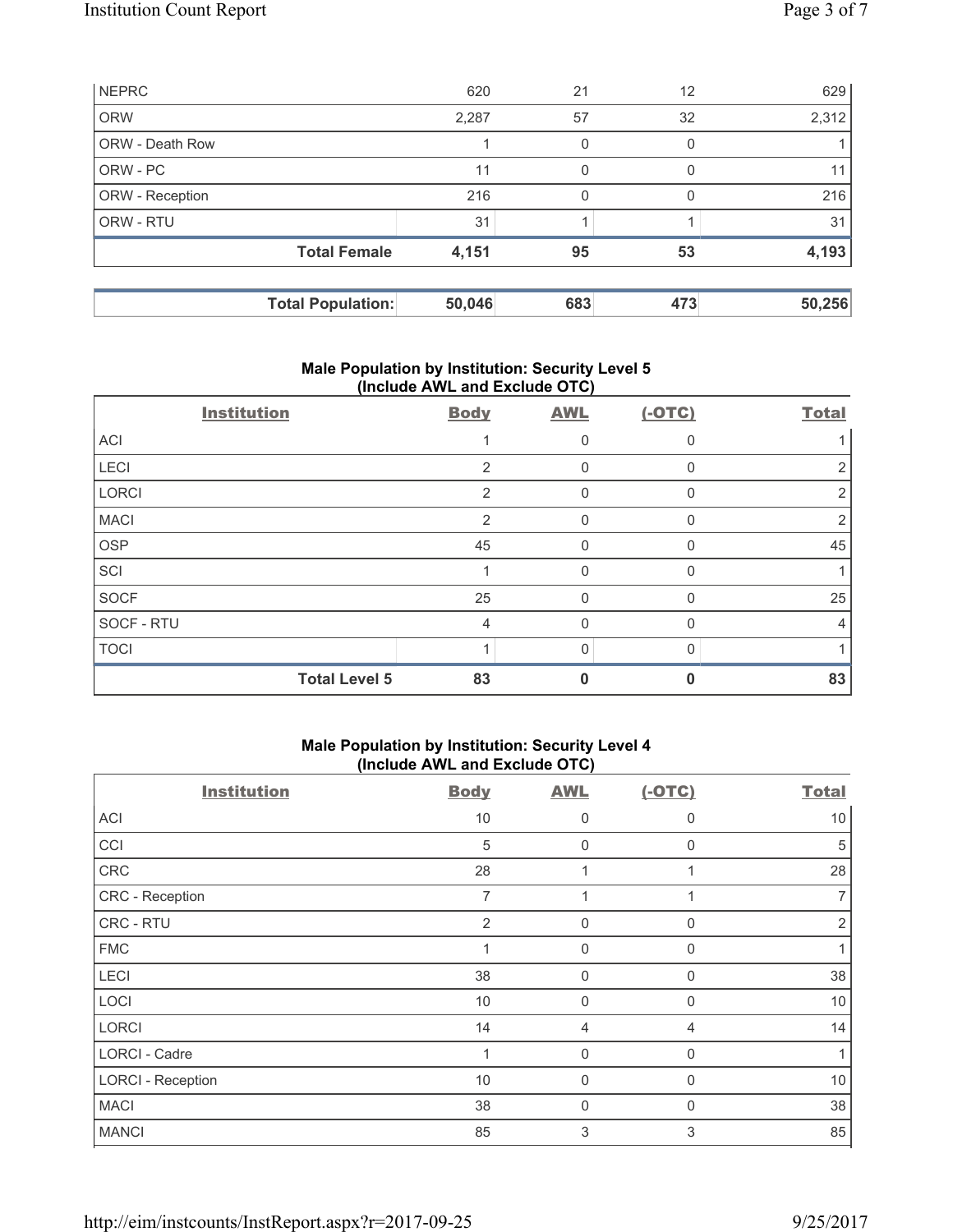| <b>MCI</b>  |                      | $\ensuremath{\mathsf{3}}$ | $\mathsf{O}\xspace$ | $\mathbf 0$  | $\sqrt{3}$                |
|-------------|----------------------|---------------------------|---------------------|--------------|---------------------------|
| <b>NCCI</b> |                      | 3                         | $\mathsf{O}\xspace$ | $\mathbf 0$  | $\ensuremath{\mathsf{3}}$ |
| <b>NCI</b>  |                      | $\overline{2}$            | $\mathsf{O}\xspace$ | $\mathbf 0$  | $\overline{2}$            |
| OSP         |                      | 421                       | 3                   | 3            | 421                       |
| PCI         |                      | 1                         | $\mathsf{O}\xspace$ | $\mathbf 0$  |                           |
| <b>RCI</b>  |                      | 19                        | $\mathbf 1$         |              | 19                        |
| <b>RICI</b> |                      | $\overline{2}$            | $\mathsf{O}\xspace$ | $\mathbf 0$  | $\overline{2}$            |
| SCI         |                      | $10$                      | $\mathsf{O}\xspace$ | $\mathbf 0$  | $10$                      |
| <b>SOCF</b> |                      | 1,184                     | 11                  | $10$         | 1,185                     |
| SOCF - RTU  |                      | 54                        | $\mathsf{O}\xspace$ | $\mathbf 0$  | 54                        |
| <b>TCI</b>  |                      | 11                        | $\mathsf{O}\xspace$ | $\mathbf 0$  | 11                        |
| <b>TOCI</b> |                      | 207                       | 1                   |              | 207                       |
| TOCI - PC   |                      | 19                        | $\mathsf{O}\xspace$ | $\mathbf 0$  | 19                        |
| <b>WCI</b>  |                      | 18                        | 1                   |              | 18                        |
| WCI - RTU   |                      | 1                         | 0                   | $\mathbf{0}$ |                           |
|             | <b>Total Level 4</b> | 2,204                     | 26                  | 25           | 2,205                     |

# **Male Population by Institution: Security Level 3 (Include AWL and Exclude OTC)**

| <b>Institution</b>                | <b>Body</b>    | <b>AWL</b>          | $(-OTC)$            | <b>Total</b>   |
|-----------------------------------|----------------|---------------------|---------------------|----------------|
| <b>ACI</b>                        | 15             | $\mathsf{0}$        | $\mathbf 0$         | 15             |
| ACI-PC                            | $\overline{2}$ | $\mathsf 0$         | $\mathsf 0$         | $\overline{2}$ |
| <b>BECI</b>                       | $\overline{2}$ | $\mathbf 0$         | $\mathsf 0$         | $\overline{2}$ |
| <b>CRC</b>                        | 89             | $\sqrt{3}$          | $\overline{2}$      | $90\,$         |
| CRC - Cadre                       | 136            | $\mathsf{O}\xspace$ | $\mathsf{O}\xspace$ | 136            |
| CRC - Reception                   | 581            | $\sqrt{5}$          | 4                   | 582            |
| CRC - RTU                         | 51             | $\mathbf 0$         | $\mathsf{O}\xspace$ | 51             |
| <b>FMC</b>                        | 5              | $\mathbf 0$         | $\mathsf 0$         | 5              |
| FMC - Intensive Care - Male (CMC) | $\mathsf 3$    | $\mathbf 0$         | $\mathsf 0$         | $\sqrt{3}$     |
| GCI                               | 1              | $\mathsf{O}\xspace$ | $\mathsf{O}\xspace$ | 1              |
| <b>LAECI</b>                      | 1              | $\mathbf 0$         | $\mathsf 0$         | $\mathbf{1}$   |
| LECI                              | 2,240          | 21                  | 19                  | 2,242          |
| LECI - Camp                       | 1              | $\mathbf 0$         | $\mathsf{O}\xspace$ | 1              |
| LOCI                              | $\overline{2}$ | 0                   | $\mathsf 0$         | $\overline{2}$ |
| <b>LORCI</b>                      | 59             | 26                  | 25                  | 60             |
| LORCI - Cadre                     | 94             | $\mathbf 0$         | $\mathsf{O}\xspace$ | 94             |
| <b>LORCI - Reception</b>          | 608            | $\mathbf{1}$        | 1                   | 608            |
| <b>MACI</b>                       | 932            | 10                  | 5                   | 937            |
| <b>MANCI</b>                      | 2,144          | 25                  | 21                  | 2,148          |
| MANCI - Camp                      | 1              | $\mathbf 0$         | 0                   | 1              |

٦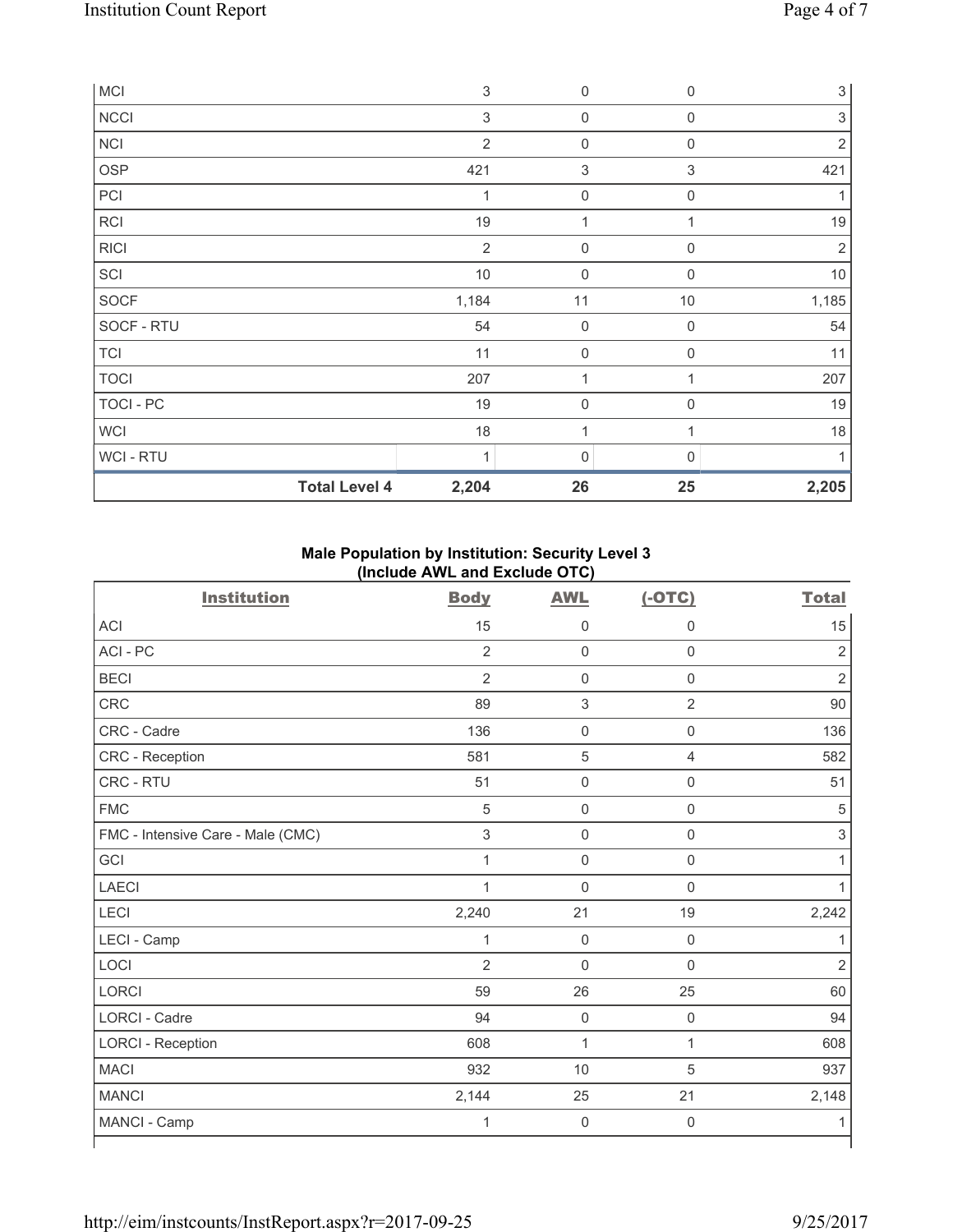| <b>MCI</b>           | $\overline{2}$ | $\mathsf{0}$        | $\mathbf 0$      | $\sqrt{2}$     |
|----------------------|----------------|---------------------|------------------|----------------|
| <b>NCCI</b>          | 13             | 1                   |                  | 13             |
| NCCI - Camp          | 1              | $\mathsf{O}\xspace$ | $\boldsymbol{0}$ | 1              |
| <b>NEOCC</b>         | 244            | 0                   | $\mathbf 0$      | 244            |
| <b>OSP</b>           | 3              | $\mathbf 0$         | $\mathbf 0$      | 3              |
| PCI                  | 28             | $\mathbf 1$         | $\boldsymbol{0}$ | 29             |
| <b>RCI</b>           | 1,852          | 21                  | 19               | 1,854          |
| <b>RICI</b>          | $\overline{7}$ | 1                   | 1                | 7              |
| SCI                  | $\sqrt{5}$     | $\mathbf{1}$        | 1                | $\sqrt{5}$     |
| SOCF                 | 4              | 0                   | $\mathbf 0$      | $\overline{4}$ |
| <b>TCI</b>           | 994            | 12                  | $10$             | 996            |
| TCI - Camp           | 1              | $\mathsf{O}\xspace$ | $\boldsymbol{0}$ |                |
| <b>TOCI</b>          | 402            | 4                   | $\overline{2}$   | 404            |
| <b>TOCI - PC</b>     | 72             | $\mathsf{O}\xspace$ | $\mathbf 0$      | 72             |
| <b>WCI</b>           | 1,188          | $16\,$              | 13               | 1,191          |
| <b>WCI-RTU</b>       | 32             | $\mathsf 0$         | 0                | 32             |
| <b>Total Level 3</b> | 11,815         | 148                 | 124              | 11,839         |

## **Male Population by Institution: Security Level 2 (Include AWL and Exclude OTC)**

| 711<br>64<br>66 | 11<br>$\mathbf 0$ | 5<br>$\mathsf{O}\xspace$ | 717   |
|-----------------|-------------------|--------------------------|-------|
|                 |                   |                          |       |
|                 |                   |                          | 64    |
|                 | $\mathbf 0$       | $\mathsf{O}\xspace$      | 66    |
| 1,414           | 19                | 14                       | 1,419 |
| 1,914           | 17                | 11                       | 1,920 |
| 173             | 4                 | $\,$ 3 $\,$              | 174   |
| 111             | $\mathbf 0$       | $\mathsf 0$              | 111   |
| 214             | 16                | 15                       | 215   |
| $\overline{7}$  | 3                 | $\mathbf 0$              | 10    |
| 17              | $\mathbf 0$       | $\mathsf{O}\xspace$      | 17    |
| 547             | $\sqrt{5}$        | $\overline{4}$           | 548   |
| 46              | $\mathbf 0$       | $\mathbf 0$              | 46    |
| 1,103           | 20                | 16                       | 1,107 |
| $\overline{4}$  | $\mathbf 0$       | $\mathbf 0$              | 4     |
| 1,253           | 10                | 9                        | 1,254 |
| 119             | 18                | 17                       | 120   |
| 44              | $\mathbf 0$       | $\mathsf 0$              | 44    |
| 185             | 1                 | $\mathsf{O}\xspace$      | 186   |
| 78              | 1                 | $\mathbf{1}$             | 78    |
|                 |                   |                          |       |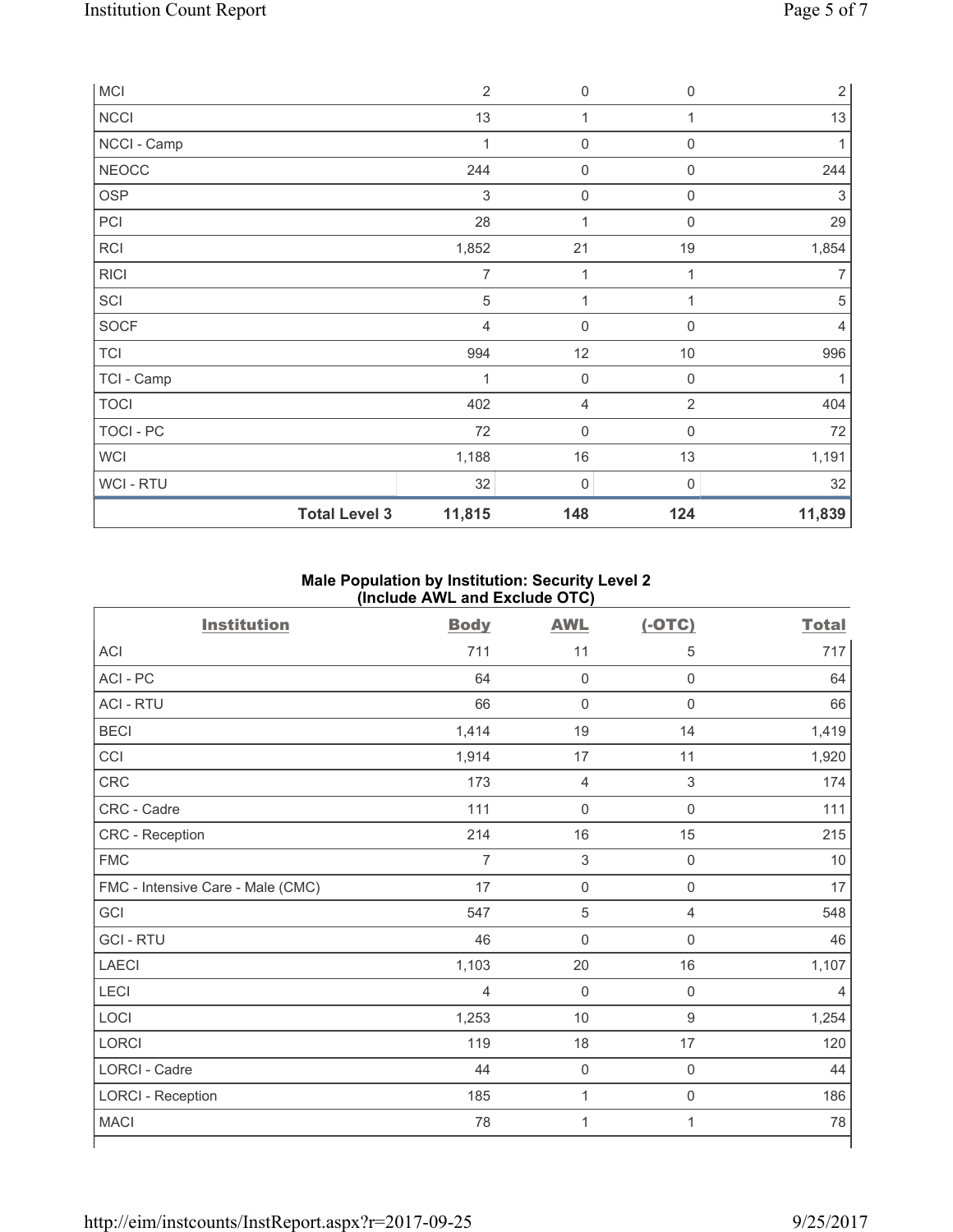| <b>MANCI</b>         | $10$           | $\mathbf 0$      | 0           | 10             |
|----------------------|----------------|------------------|-------------|----------------|
| MCI                  | 1,482          | 15               | 9           | 1,488          |
| MCI - Camp           | 1              | 0                | $\Omega$    |                |
| <b>NCCI</b>          | 1,361          | 16               | 13          | 1,364          |
| NCCI - Camp          | 1              | $\boldsymbol{0}$ | $\mathbf 0$ |                |
| <b>NCI</b>           | 1,667          | 22               | 18          | 1,671          |
| PCI                  | 714            | 11               | $\mathsf 3$ | 722            |
| RCI                  | 150            | $\mathbf 0$      | $\mathbf 0$ | 150            |
| <b>RICI</b>          | 1,531          | 28               | 23          | 1,536          |
| SCI                  | 953            | 13               | $9\,$       | 957            |
| <b>TCI</b>           | 2              | $\mathbf 0$      | 0           | $\overline{2}$ |
| <b>TOCI</b>          | $\overline{2}$ | $\mathbf 0$      | 0           | $\overline{2}$ |
| <b>WCI</b>           | 3              | $\mathbf 0$      | $\Omega$    | 3              |
| <b>Total Level 2</b> | 15,947         | 230              | 170         | 16,007         |

## **Male Population by Institution: Security Level 1 (Include AWL and Exclude OTC)**

| <b>Institution</b>                | <b>Body</b>    | <b>AWL</b>          | $(-OTC)$            | <b>Total</b> |
|-----------------------------------|----------------|---------------------|---------------------|--------------|
| <b>ACI</b>                        | 646            | 5                   | 1                   | 650          |
| ACI-PC                            | $\mathbf{1}$   | $\mathbf 0$         | $\mathsf{O}\xspace$ | 1            |
| <b>ACI - RTU</b>                  | 33             | $\mathbf 0$         | $\mathbf 0$         | 33           |
| <b>BECI</b>                       | 801            | 14                  | $\,8\,$             | 807          |
| <b>BECI - Camp</b>                | 475            | $\mathbf{1}$        | $\mathbf{1}$        | 475          |
| CCI                               | 689            | $\overline{2}$      | $\mathbf 0$         | 691          |
| <b>CRC</b>                        | 96             | $\sqrt{3}$          | $\overline{2}$      | 97           |
| <b>CRC</b> - Reception            | 110            | $\sqrt{5}$          | $\overline{2}$      | 113          |
| <b>FMC</b>                        | 409            | $\overline{4}$      | 3                   | 410          |
| FMC - Intensive Care - Male (CMC) | 24             | $\mathsf{O}\xspace$ | $\mathsf 0$         | 24           |
| GCI                               | 577            | 11                  | $6\,$               | 582          |
| GCI - Camp                        | 751            | $\sqrt{3}$          | $\mathbf{1}$        | 753          |
| <b>GCI-RTU</b>                    | 14             | $\mathsf{O}\xspace$ | $\mathbf 0$         | 14           |
| <b>LAECI</b>                      | 671            | $\sqrt{3}$          | $\mathsf 3$         | 671          |
| LECI                              | $\overline{4}$ | $\mathbf{1}$        | $\mathsf 0$         | 5            |
| LECI - Camp                       | 184            | $\mathbf 0$         | $\mathsf 0$         | 184          |
| LOCI                              | 1,025          | $\mathbf{3}$        | $\overline{2}$      | 1,026        |
| <b>LORCI</b>                      | 57             | 11                  | 10                  | 58           |
| <b>LORCI - Cadre</b>              | 8              | $\mathsf{O}\xspace$ | $\mathsf 0$         | 8            |
| <b>LORCI - Reception</b>          | 222            | $\mathbf{1}$        | $\mathsf 0$         | 223          |
| MACI - Minimum                    | 1,258          | $\overline{7}$      | $\overline{4}$      | 1,261        |
| <b>MANCI</b>                      | 10             | $\overline{7}$      | 4                   | 13           |